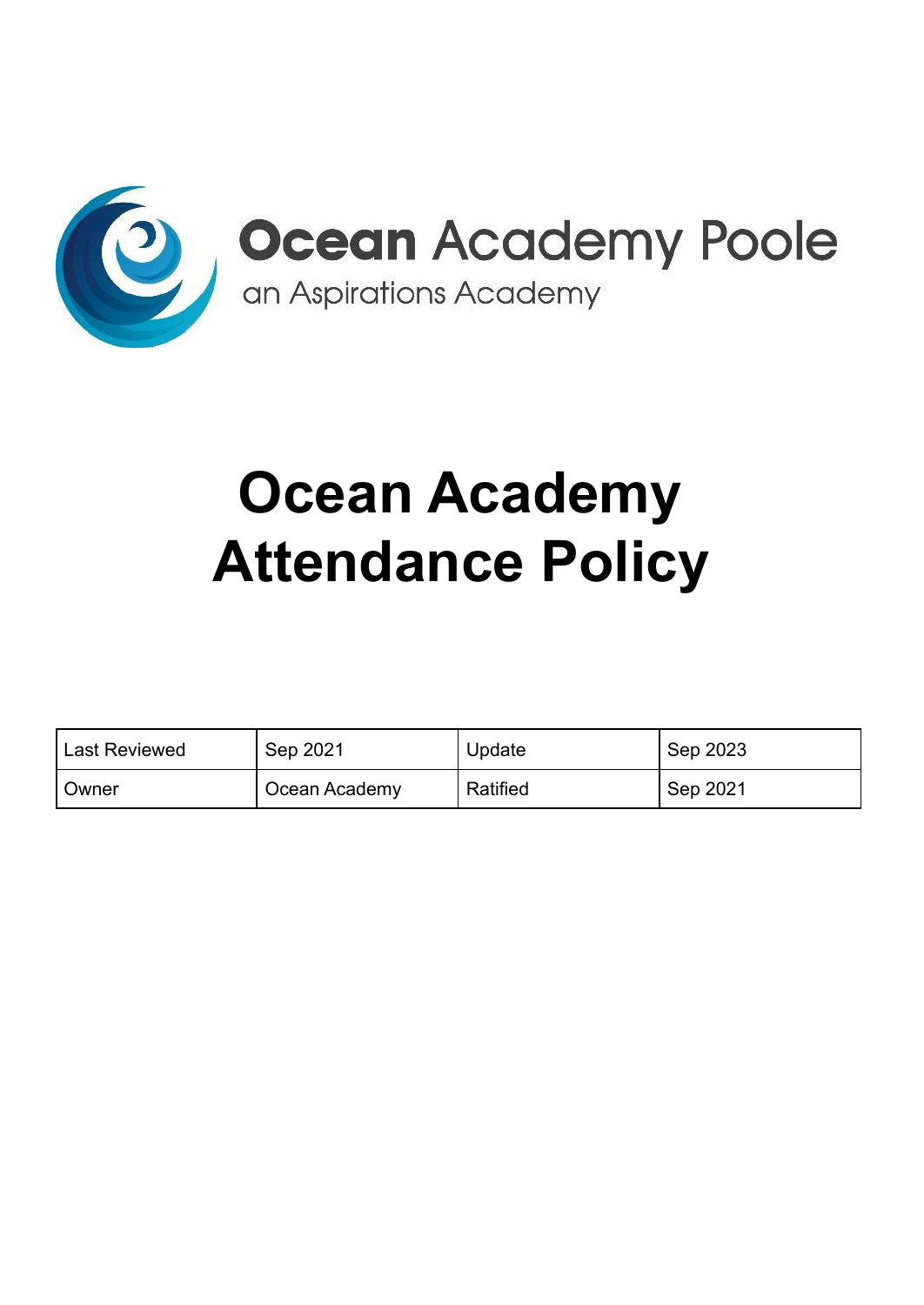**Ocean Academy Poole**<br>an Aspirations Academy

## **Introduction**

Regular attendance at school is essential to ensure uninterrupted progress and to enable children to extend their potential. The attendance pattern for all children is monitored weekly within school, seeking to work actively with parents to ensure a regular pattern is maintained. We expect all children on roll to attend every day, when the school is in session as long as they are fit and healthy enough to do so.

One of our basic principles is to celebrate success. Good attendance is fundamental to a successful and fulfilling school experience. We actively promote 100% attendance for all our pupils. We encourage children to attend, and put in place appropriate procedures to support this. We believe that the most important factor in promoting good attendance is the development of positive attitudes towards school and learning.

Poor attendance can seriously affect each child's:

- attainment and progress in school
- relationships with other children and their ability to form lasting friendships
- confidence to attempt new work and to learn alongside others
- enrichment experiences
- possible safeguarding

The Governors and Principal, in partnership with parents, have a duty to promote full attendance at school.

## **Parental Responsibility**

Parents/carers have a legal duty to ensure that their child attends school regularly and arrives on time. Full attendance is essential to the all-round development of a child who should be allowed to take full advantage of educational opportunities available to them by law. Poor attendance undermines

a child's education and sometimes, puts pupils at risk. The school shares attendance percentages with parents within individual termly reports and more frequently via letter or face to face meeting where there are concerns.

#### **It is the parent/carer's responsibility to contact the school on the first day their child is absent. This is a safeguarding matter so that all parties know that all children are safe.**

Pupils are expected to arrive between 8.30 and 8.55am, when the academy entrance doors will be open and children go to class. All pupils who arrive late must report to the school office where they are registered and the reason for lateness is recorded. **It is the responsibility of the parent/carer to register their child as late.** Continued lateness also falls within this attendance policy as lateness also impacts negatively on a child's education and wellbeing. Parents/carers will be contacted to discuss continued lateness to ensure this is rectified as soon as possible.

#### **Illness and Medical Appointments**

If a child cannot attend school, parents/carers are required to contact the school on 01202 606888 and speak to Mrs Fudge or Mrs Burry or to send an email to *[office@ocean-aspirations.org](mailto:office@ocean-aspirations.org)* providing their child's name and class and reason for absence. If the telephone line is busy, a message should be left on the answer machine. Parents/carers are required to contact the school every day of a child's absence before 9.15am. If a reason for a child's absence is not received, then the school will try and contact the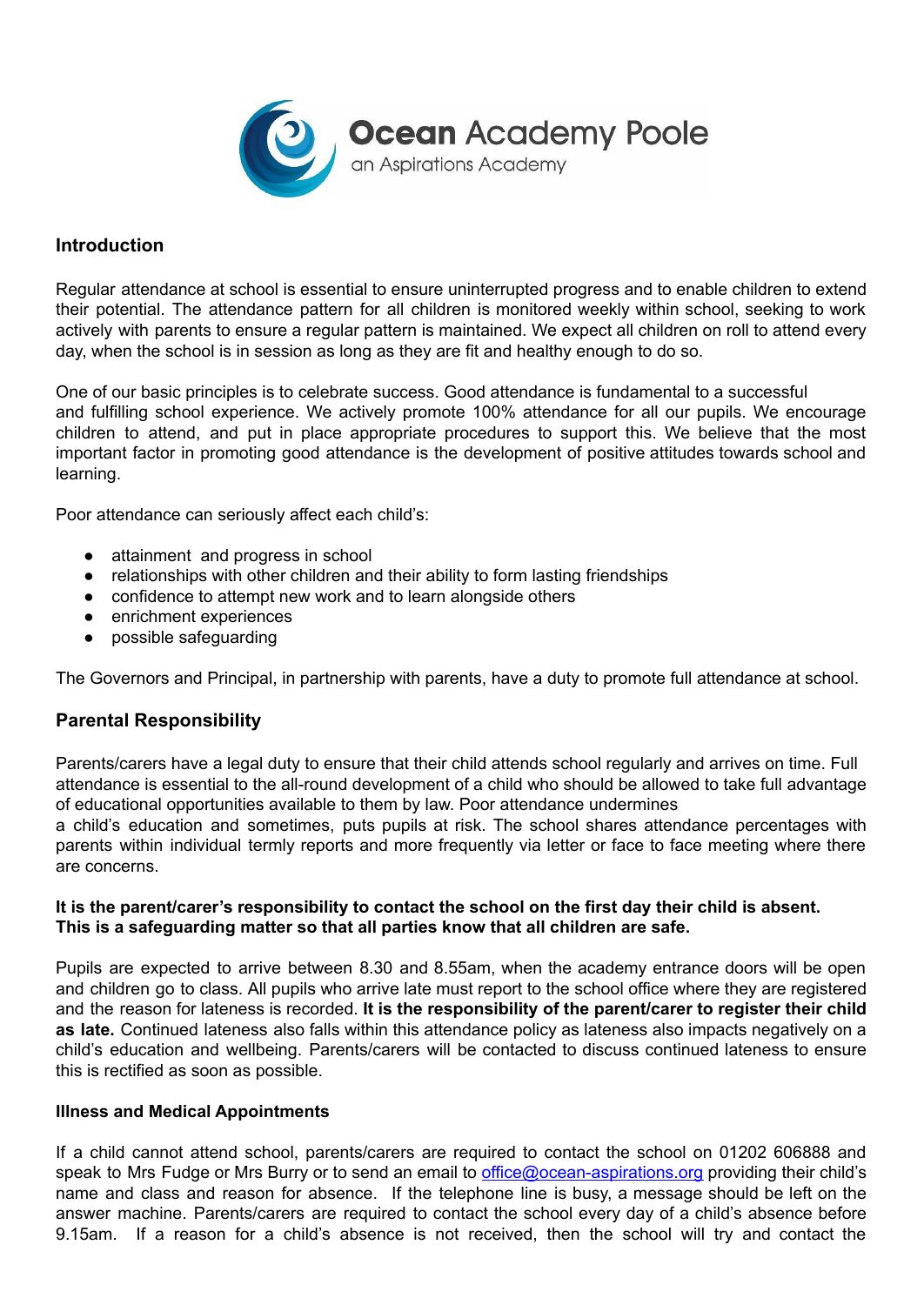parents/carers to find out why their child is not in school. Should we be unable to contact a parent/carer, we may ask the School Attendance Worker to carry out a visit or a member of staff will make a visit to the home as this is then a safeguarding issue.

Please note:

- Every effort should be made to arrange medical appointments outside school hours.
- An appointment card or verification by the doctor/ dentist/hospital is required.
- If it is necessary for a child to be out of school for this reason, the child should be returned to school directly after the appointment.
- If a child is absent due to vomiting or diarrhoea, they should not return to school for the next 48 hours after the last bout of sickness/diarrhoea. This is to reduce the risk of infection to other children and adults at school.
- For more than three days of absence, the school requires medical evidence as to why the child was absent. The school office will request this if it is not produced.
- The school office should be contacted every day of absence before 9.15am each day.

## **The Role of the School Staff**

The Leadership team has overall responsibility for attendance. Mrs R Richardson should be contacted if parents/carers have any attendance concerns: rrichardson@ocean-aspiratiosn.org

Class teachers complete a register at the beginning of each morning and afternoon session. Marking the attendance registers twice daily is a legal requirement. Teachers mark pupils present, absent or late. Pupil attendance is monitored weekly to highlight and take action where the attendance of individual children is causing concern.

The School Attendance and Inclusion Worker at BCP Council oversees the audit of attendance at Ocean Academy.

## **Attendance Team at Ocean Academy**

Attendance Administration: Mrs J Burry Attendance Lead: Mrs R Richardson Associate Principal: Mr L Tharme Executive Principal: Mrs J Quarrie

It is the responsibility of the school attendance team to ensure:

- Attendance and lateness records are up to date.
- If no reason for absence has been provided, parents/carers are contacted on the first day of absence and a reason obtained.
- Where it is not possible to make contact, letters are sent to parents/carers requesting reasons for absence.
- Visits to the child's home if there is a safeguarding concern. Where this is not possible, social care will be contacted to follow up poor attendance.
- The appropriate national attendance code is entered into the register.

## **Action for Low Attendance**

96%+ Excellent – Well done! This will help all aspects of a child's progress and life in school. This will give them a good start in life and supports a positive work ethic.

94-95%

Average – Strive to build on this. Work with parents/carers to continue to promote full attendance to move to 96%+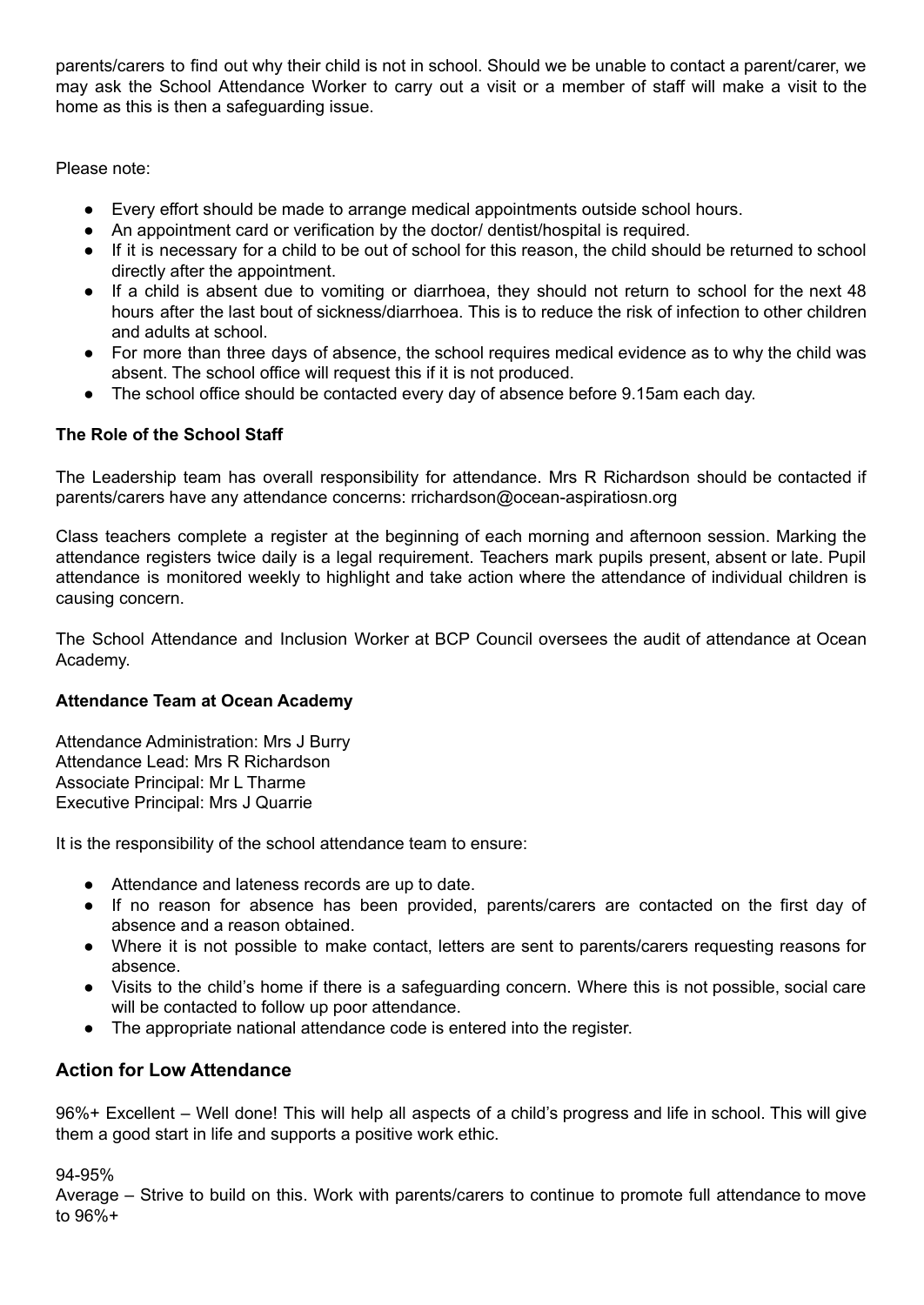#### 85-93%

Poor – Absence is now affecting attainment and progress at school. The academy will contact parents/carers directly to seek ways of working together to improve attendance. Children with a percentage of 90% or below are termed as 'persistently absent'.

#### Below 85%

Unacceptable – Absence is causing serious concern. It is affecting attainment and progress and is disrupting the child's learning. Meetings between home and school to share strategies for improvement will be called. If improvement is not achieved a referral is made to the Attendance Service – School Attendance and Inclusion Worker and a Penalty Notice considered where absence is not authorised.

Non-attendance is an important issue that is treated seriously. However, each case is different and the school acknowledges that no one standard response will be appropriate in every case. Consideration is given to all factors affecting attendance before deciding what intervention strategies to apply.

- In every case, early intervention is essential to prevent the problem from worsening. It is essential that parents/carers keep the school fully informed of any matters that may affect their child's attendance.
- Prior to the engagement of the School Attendance and Inclusion Worker at BCP Council, the school may issue letters/emails to parents clearly defining the concerns within school regarding a pupils' absence. It is hoped that a quick response and change in levels of absence will prevent the need for involvement from the School Attendance and Inclusion Worker.

## **Children Missing Education**

If families move away from the area, or wish to transfer their child to another school, the Principal must be informed in writing. Children cannot be removed from the school roll until we have been notified by another school that a place has been offered and accepted. Children who stop attending and who cannot be traced cannot be removed from the school roll and are reported to the local authority Attendance Service. Where a child is missing from education, Local Authority guidance will be followed.

## **Lateness**

The class register is taken at 9am and at the start of the afternoon session. Pupils arriving after 9am must enter school by the main entrance and report to reception where their name and reason for lateness is recorded on the electronic system via the screen in front of the office. The pupil will be marked as late before registration has closed (Code 'L'). The register will close at 9.15am. Pupils arriving after the register has closed will be marked as late after registration (Code 'U') This national code counts as an unauthorised absence. Parents/carers should accompany their child to the office to report the reason for their child's lateness.

Frequent lateness is disruptive to learning, both for the child concerned and the class. If this is an issue, it will be discussed with parents at parents' evenings and may be referred to the Attendance and Inclusion Worker at BCP Council. Frequent or regular lateness can provide grounds for prosecution or the issue of a Penalty Notice.

## **Penalty Notice Proceedings for Lateness**

Parents/carers will be liable for a Fixed Penalty Notice Warning from BCP Council if their child is persistently late to school (after the registers have closed at 9.15am). Persistent is defined as a minimum of 5 late arrivals within 5 weeks. The absences do not need to be consecutive.

## **Definitions**

Every half-day absence has to be classified by the school (not by the parents/carers) as either

## **AUTHORISED** or **UNAUTHORISED**.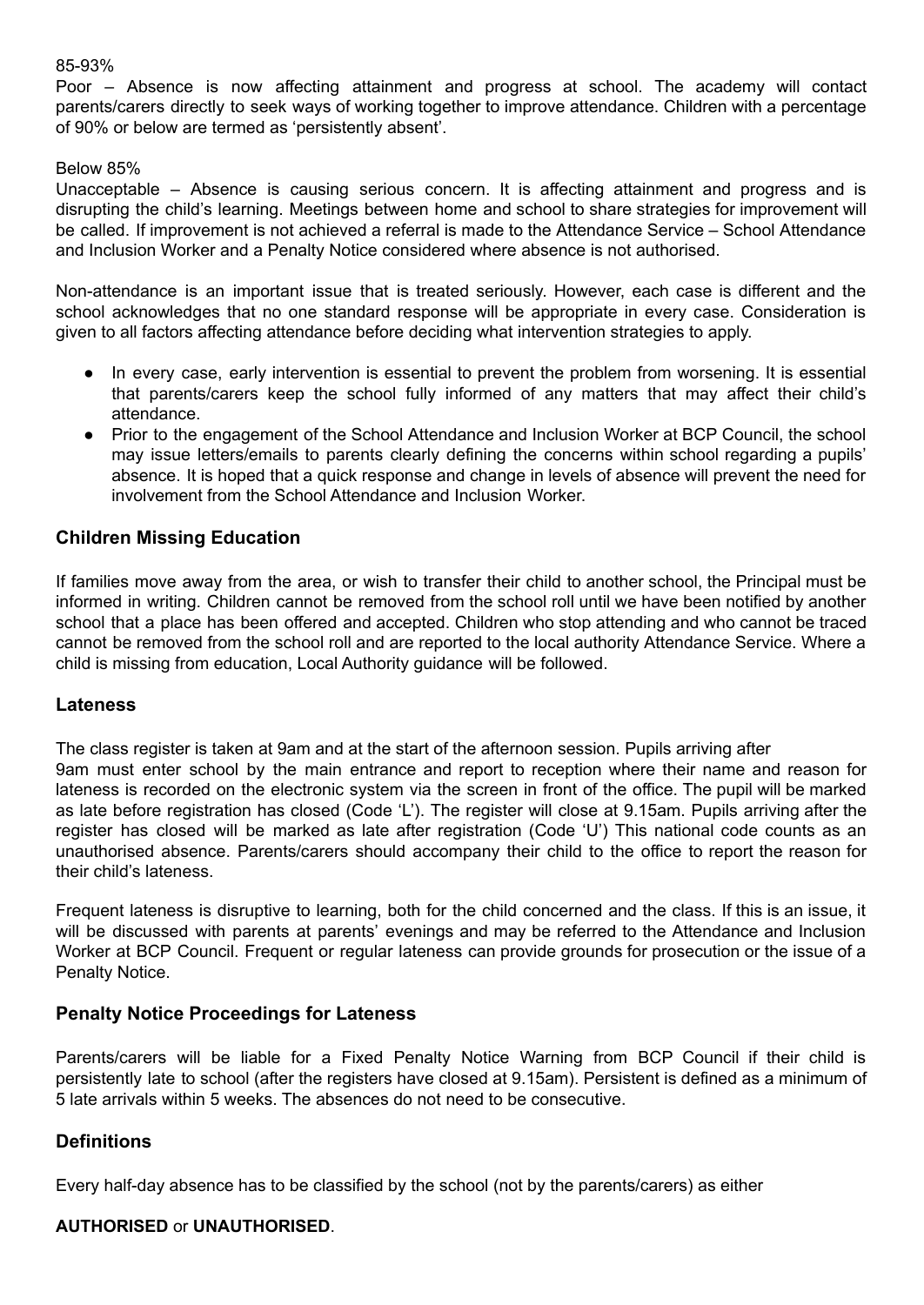This is why information about the cause of each absence is always required:

#### **Authorised Absence**

An absence is classified as authorised is when a child has been away from school for a legitimate reason and the school has received notification from a parent or carer. For example, if a child has been unwell and the parent writes a note, email or telephones the school to explain the absence.

#### **Unauthorised Absence**

An absence is classified as unauthorised when a child is away from school without the permission of the Principal. Unauthorised absences are those which the school does not consider reasonable and for which no 'authorisation' has been given. This includes:

- Parents keeping children off school unnecessarily.
- Truancy during the school day.
- Absences that have never been properly explained.
- Holidays which have not been agreed.

## **Authorising Absence**

Following amendments to the Education (Pupil Registration) (England) Regulations 2006 which came into effect 1st September 2013, Principals/Headteachers are only allowed to grant leave of absence from school in exceptional circumstances. In considering whether or not to authorise a request for exceptional leave of absence in term time, the Principal/Headteacher will look at each individual case and only grant authorisation if the circumstances are truly exceptional. Additionally, any request should be made prior to the leave of absence and should be submitted to the school using the 'Request for Leave of Absence form' (available from the school website or office). Parents/Carers may be asked to provide additional information/evidence or meet with the school to discuss the circumstances. The fundamental principles for defining 'exceptional' are rare, significant, unavoidable and short. 'Unavoidable' should be taken to mean an event that could not reasonably be scheduled at another time. As a general guide, the following indicates the type of scenarios that might be considered as 'exceptional':

- Immediate family member returning home from Service Duty
- Immediate family weddings or funerals (if abroad, only the actual day of the wedding/funeral)
- Occasions of religious observance
- Other situations where a 'compassionate' element is applicable

Generally, the following scenarios cannot be considered 'exceptional':

- Annual family holidays
- Educational visits arranged by family members during school time
- Family birthdays or other events
- Parents' profession or place of work making it difficult to coincide school and work holidays

Following an application for term time absence, parents/carers will be notified of the Principal's/Headteacher's decision at the earliest opportunity. If the circumstances are not considered to be exceptional then the absence cannot be authorised and the school may need to request that BCP Council issues a Fixed Penalty Notice. In considering whether to request a Penalty Notice, the school will have due regard to the latest version of the BCP Council 'Education Penalty Notice - Code of Conduct' (currently April 2019).

It is important for parents/carers to note that once Ocean Academy have requested that the BCP Council issue a Fixed Penalty Notice for a period of unauthorised leave in term time, you will not have an opportunity to discuss this matter further with the Local Authority. Any queries or discussions should be had prior to, or at the time of requesting the leave.

Year group attendance figures are reported monthly in the Academy newsletter. 'Attendance Matters' information will be sent out regularly to parents.